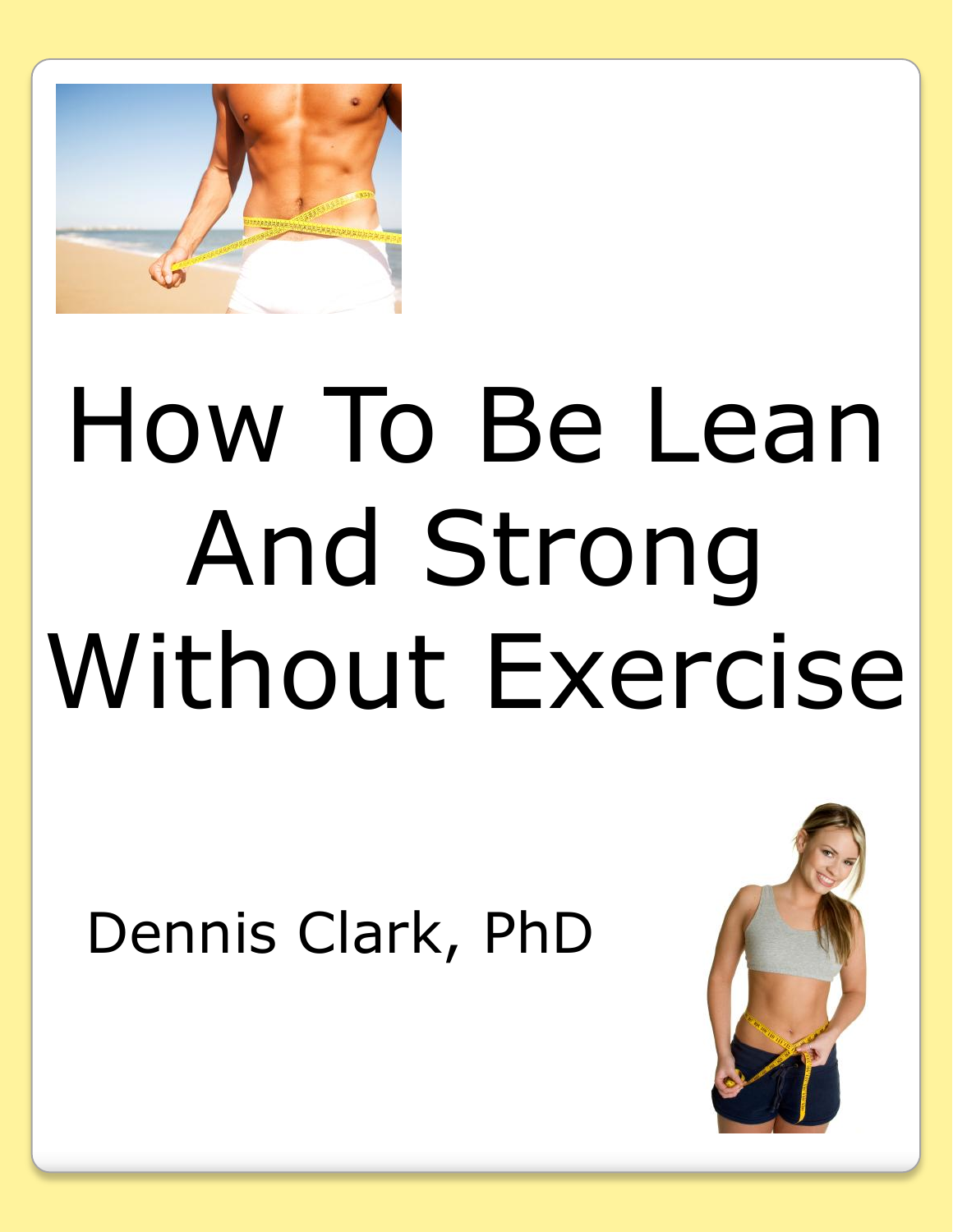# **How To Be Lean And Strong Without Exercise**

Dennis Clark, PhD

©2012 Dennis Clark, Tempe, AZ

As a sign of our times and of the foolishness of a few people, I am obligated by the U.S. government to state the following. I hope this doesn't scare you, because the information that I provide here is backed by solid scientific research.

**DISCLAIMER:** *The information provided in this report is not a substitute for a face-to-face consultation with your physician, and should not be construed as individual medical advice. If a condition persists, please contact your physician. This report is provided for personal and informational purposes only. It is not to be construed as any attempt to either prescribe or practice medicine. Neither is this report to be understood as putting forth any cure for any type of acute or chronic health problem. You should always consult with a competent, fully licensed medical professional when making any decision regarding your health. The author of this report has used reasonable efforts to include up-to-date and accurate information on the topics included here but make no representations, warranties, or assurances as to the accuracy, currency, or completeness of the information provided. The author, Dr. Dennis Clark, shall not be liable for any damages or injury resulting from your reliance upon any information provided in this report.* 

**IMPORTANT COPYRIGHT AND LEGAL NOTICE:** *All rights reserved. No part of this publication may be reproduced, transmitted, transcribed, stored in a retrieval system, or translated into any language, in any form, by any means, without the written permission of the author. It is, however, freely accessible to everyone the same way you obtained it at [PersonalFitnessResearch.com.](http://personalfitnessresearch.com/)*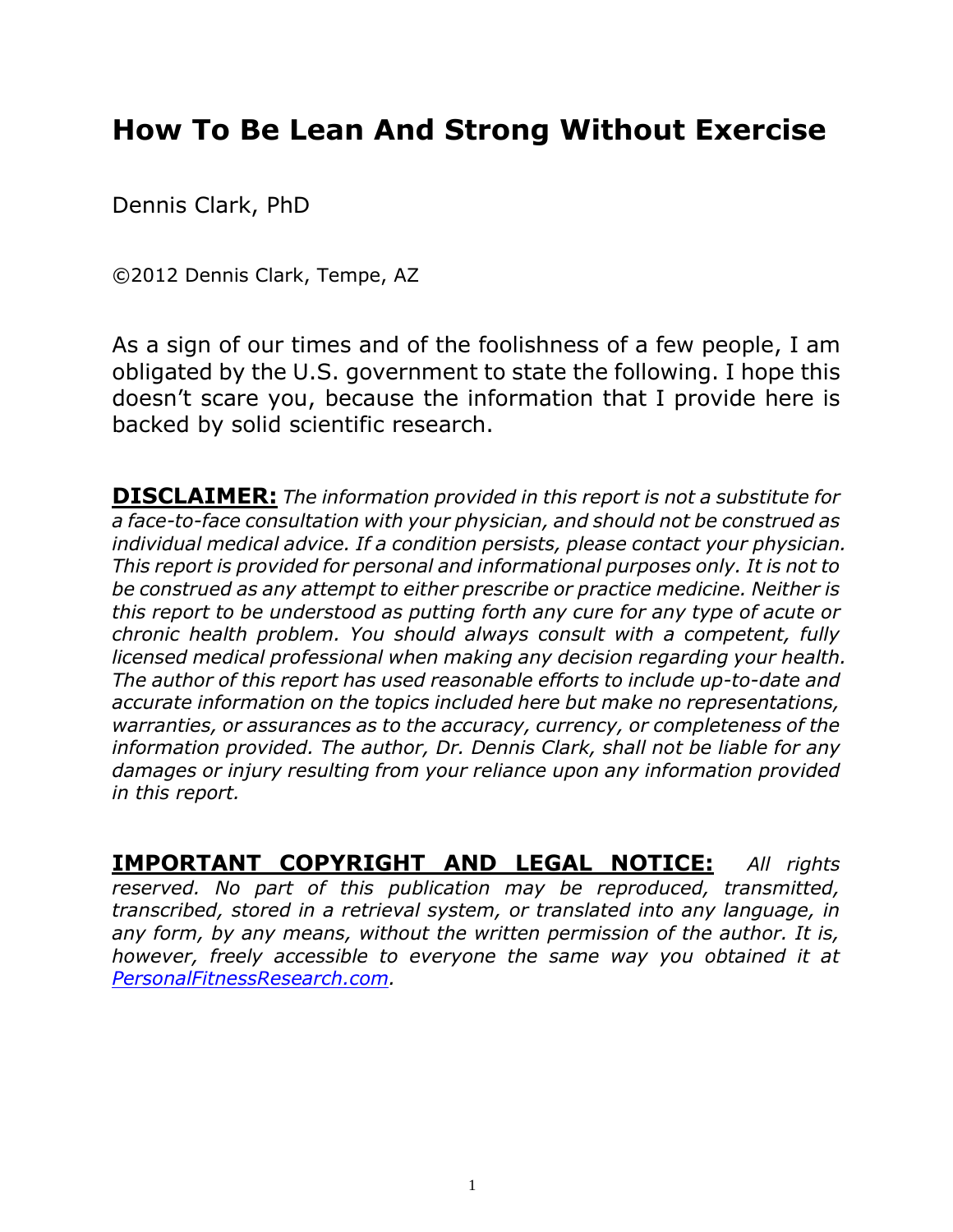### **PLEASE READ THIS FIRST**

You may wonder if I am crazy. Can you really get lean and strong without exercise? My answer is, of course you can. This claim is firmly supported by scientific research that goes back almost two centuries.

Reports and books on the topic of fitness usually start out by offering the professional credentials of the author. This is so you will believe what he or she has to say. Unfortunately, professionals strongly disagree on so many things related to health and fitness that you can find a highly qualified professional somewhere who says whatever you want to hear.

Research scientists, nutritionists, trainers, doctors, and all manner of experts are often wrong. So if you want to believe that what I explain in this report is wrong, your conclusion has nothing to do with my experience. (See my About Dr. Clark page here at [PersonalFitnessResearch.com](http://personalfitnessresearch.com/about/) to see what my background is.) Experts have been arguing, even screaming at one another, on what is right or wrong in health sciences for years.

So who is right? My rationale is that I have gleaned the best information that I could find from several independent sources that I think are right. Here is how I judge a source: It cites real scientific articles, and those articles are based on sound research.

That last part is critical, since lots of bad research gets published in professional journals. Scientists are human. They (we) make mistakes and often defend them to the end.

If airing out all of this professional dirty laundry confuses you, then hang on for a wild ride in this report. By the end of it, I hope I will have explained why my views are correct well enough so that you understand what is best for your health and fitness.

To start, here are the some of the main resources that I have used for finding good research. If you really want to know a lot more than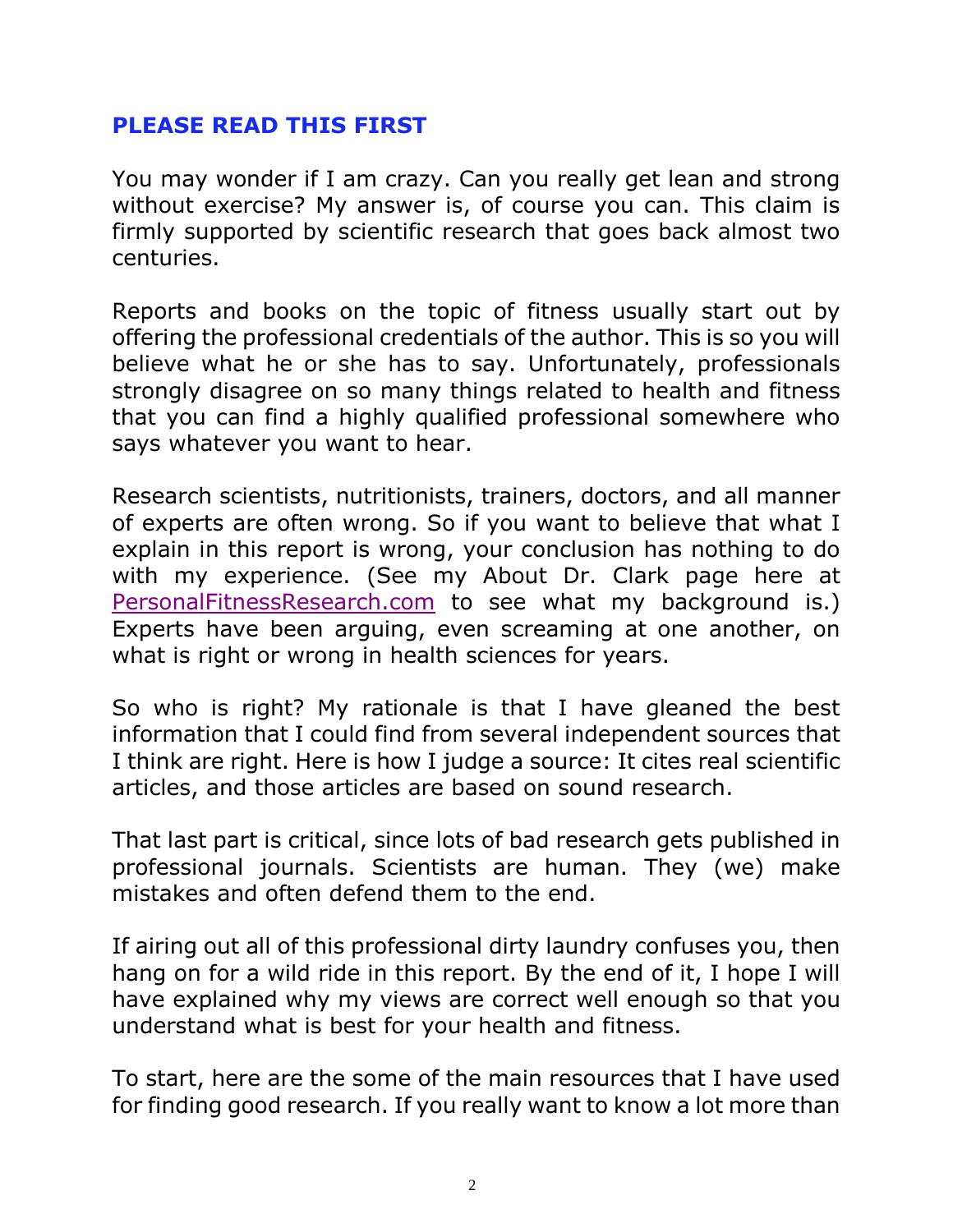I can say here, I recommend that you read them all yourself.

Taubes, Gary. 2007. *Good Calories, Bad Calories: Challenging the Conventional Wisdom on Diet, Weight Control, and Disease*. Alfred A. Knopf, New York, NY.

Klatz, Ronald and Carol Kahn. 1998. *Grow Young with HGH*. HarperPerennial, New York, NY.

Atkins, Robert C. 1999. *Dr. Atkins' New Diet Revolution*. Avon Books, New York, NY.

Richards, Byron J. and Mary Guignon Richards. 2003. *Mastering Leptin: The Key to Energetic Vitality, Youthful Hormonal Balance, Optimum Body Weight, and Disease Prevention!* Wellness Resources, Minneapolis, MN.

Eades, Michael R. and Mary Dan Eades. 2003. *The 30-Day Low-Carb Diet Solution*. John Wiley & Sons, Hoboken, NJ.

This is a good starter-group for understanding how I arrived at what I say in this report. In addition, I have also read countless medical research reports that are indexed at PubMed, the medical journal database at the U.S. National Institutes of Health.

The bottom line is that my views are well-supported by scientific research that I think is well-done. Without further ado, here is what I have discovered.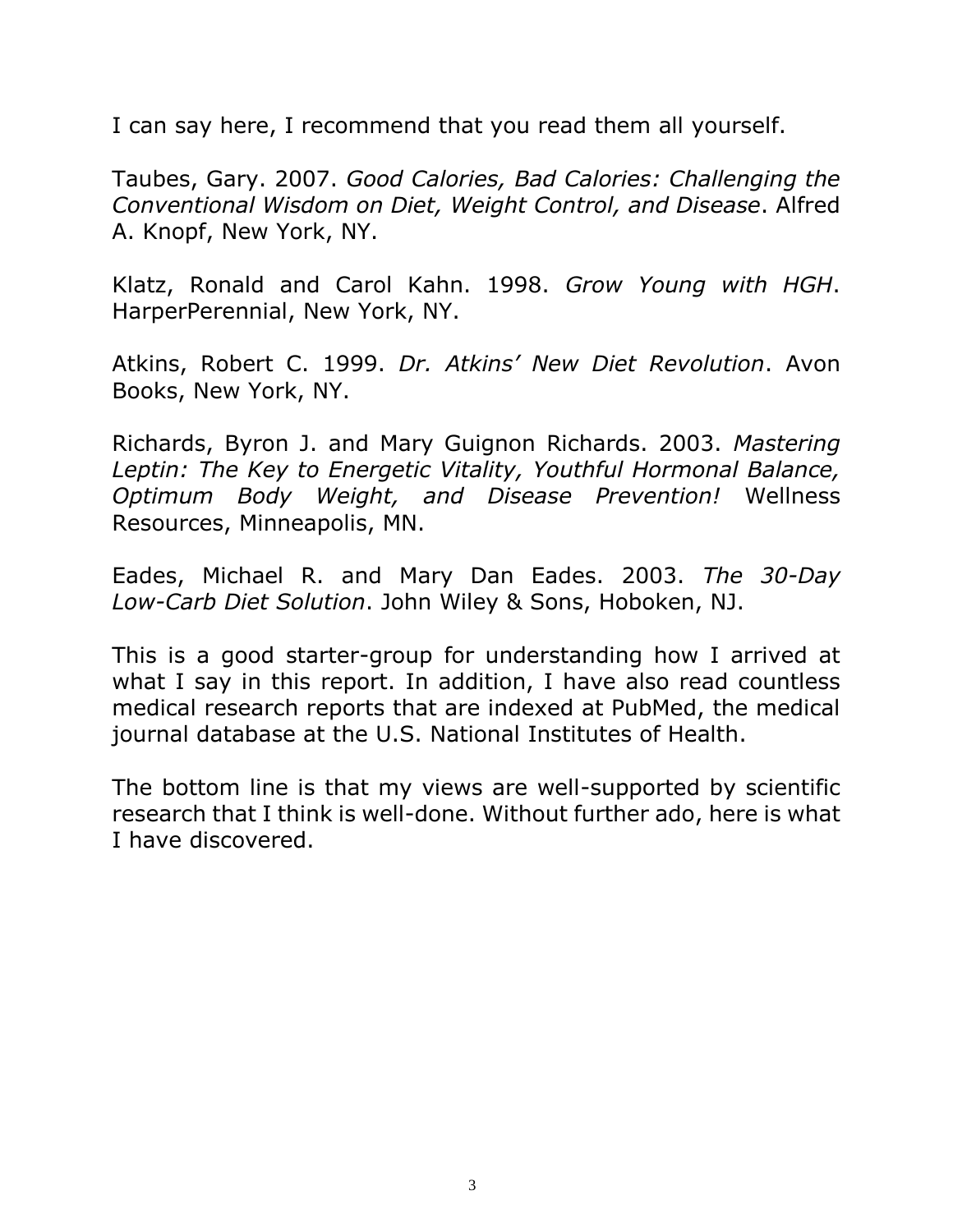# **THE MAIN MESSAGE**

If you, like me, get annoyed by reports and ebooks that beat around the bush so much that you have to read the entire thing to get the main point, you are in for some relief here. My main points are right up front, here at the beginning. You have the option of reading the rest of this report to see my reasoning behind them.

# **The foundation:**

- *1. Your body composition and strength depend mostly on the types of foods that you eat and on when you eat them. They do not depend on how much you eat, and they do not depend on exercise.*
- *2. The best food-based ingredients for enhancing your body composition can be boosted by supplements that contain them.*

Let me be clear at the outset that I do not advocate a sedentary lifestyle. Exercise is an important component of fitness. What I am saying here is that your diet determines your fitness before you ever lift a barbell, do a pull-up, run a mile, or even spend one single minute on an exercise bike.

Before I explain what you have to eat and drink to get lean and strong, I have three gigantic pieces of advice:

# *Please, please, please do not eat or drink anything that has been processed, ever!*

Entire books have already been written about the evil of foods and drinks that are boxed, packaged, extracted, clarified, fortified, manipulated, and just downright ruined for human consumption. In my opinion, this junk does not even qualify to be called food.

If you can succeed in following that advice as closely as possible, everything that you do in life will be better. Exercising,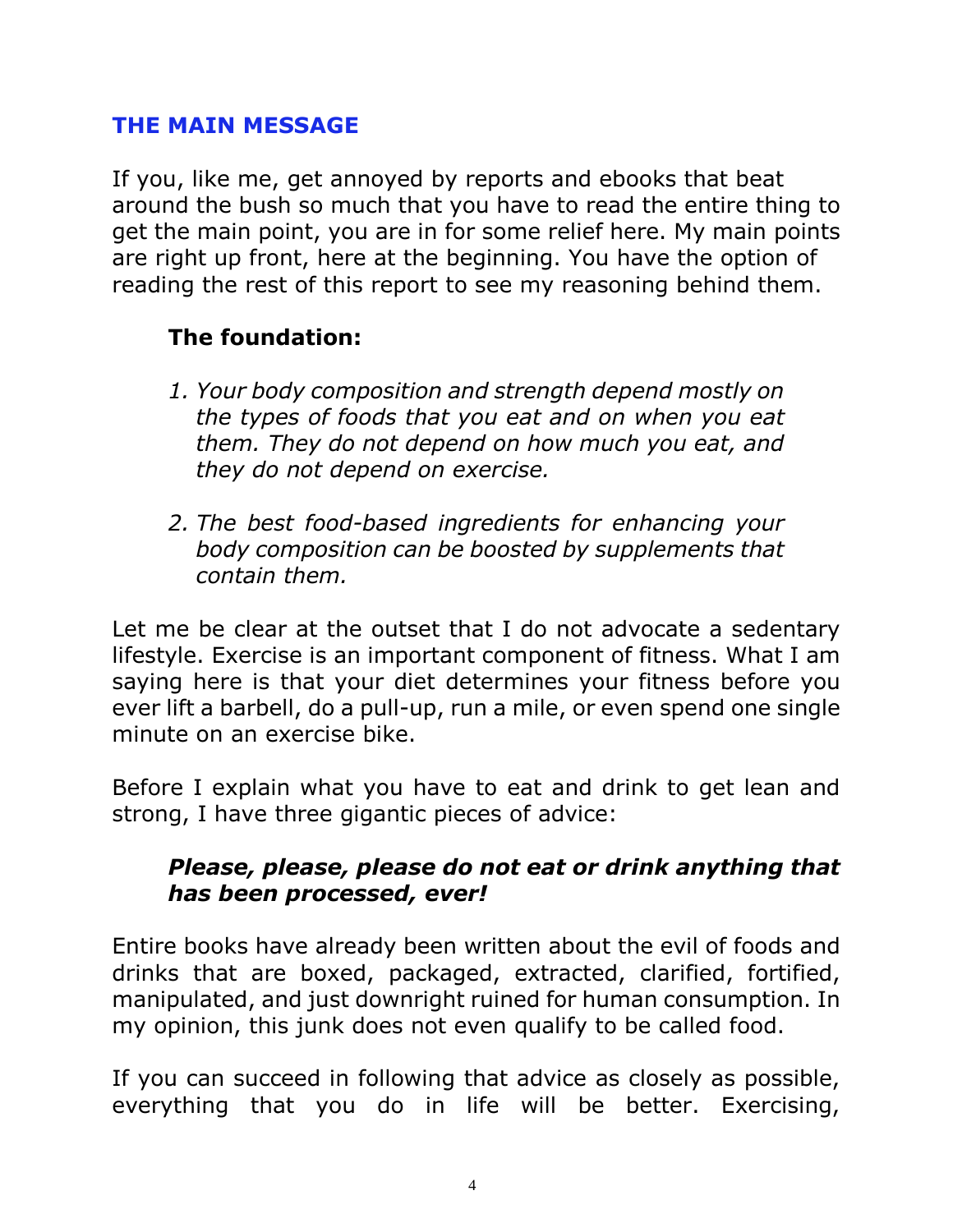muscle-building, managing stress, staying lean - everything.

Buy whole foods. Buy organic as often as you can. This is a no-brainer that you probably already know. I just wanted you to hear it again.

# *Do not eat grains or any grain-based foods.*

This includes breads, cookies, crackers, whole grains, cereals, cakes, pastas, corn chips, and everything that is sweetened with high-fructose corn syrup (e.g., sodas, candies, etc.).

This advice is related to point #1 above, since most of the grain-based products that you find in supermarkets are processed.

The importance of avoiding grains may require at least a little explanation, since I will not mention it again. Our species evolved on a variety of diets long before the invention of agriculture about 10,000 years ago. Grains have been available as a food staple only since humans have been able to grow them as crop plants. We are not adapted to consume them in large quantities like we have been doing for such a long time.

Furthermore, modern wheat is not even the same as the original types of wheat that were cultivated before about the mid-20<sup>th</sup> century. Indeed, I can say unequivocally that modern dwarf wheat, which goes into at least 99% of all wheat-based food and food additives, is poisonous. I hope that I have made myself clear.

Wheat, and anything made from it, is the number one worst food to eat, just ahead of anything that contains high-fructose corn syrup. Consuming them leads to a myriad of health problems, including disruption of your body composition (i.e., increases body fat and decreases lean body mass).

Lots of health and fitness problems derive from a grain-based diet, so the best you can do is simply not eat this kind of food any more. Yes, what I am saying is that, if you want a pizza, don't eat the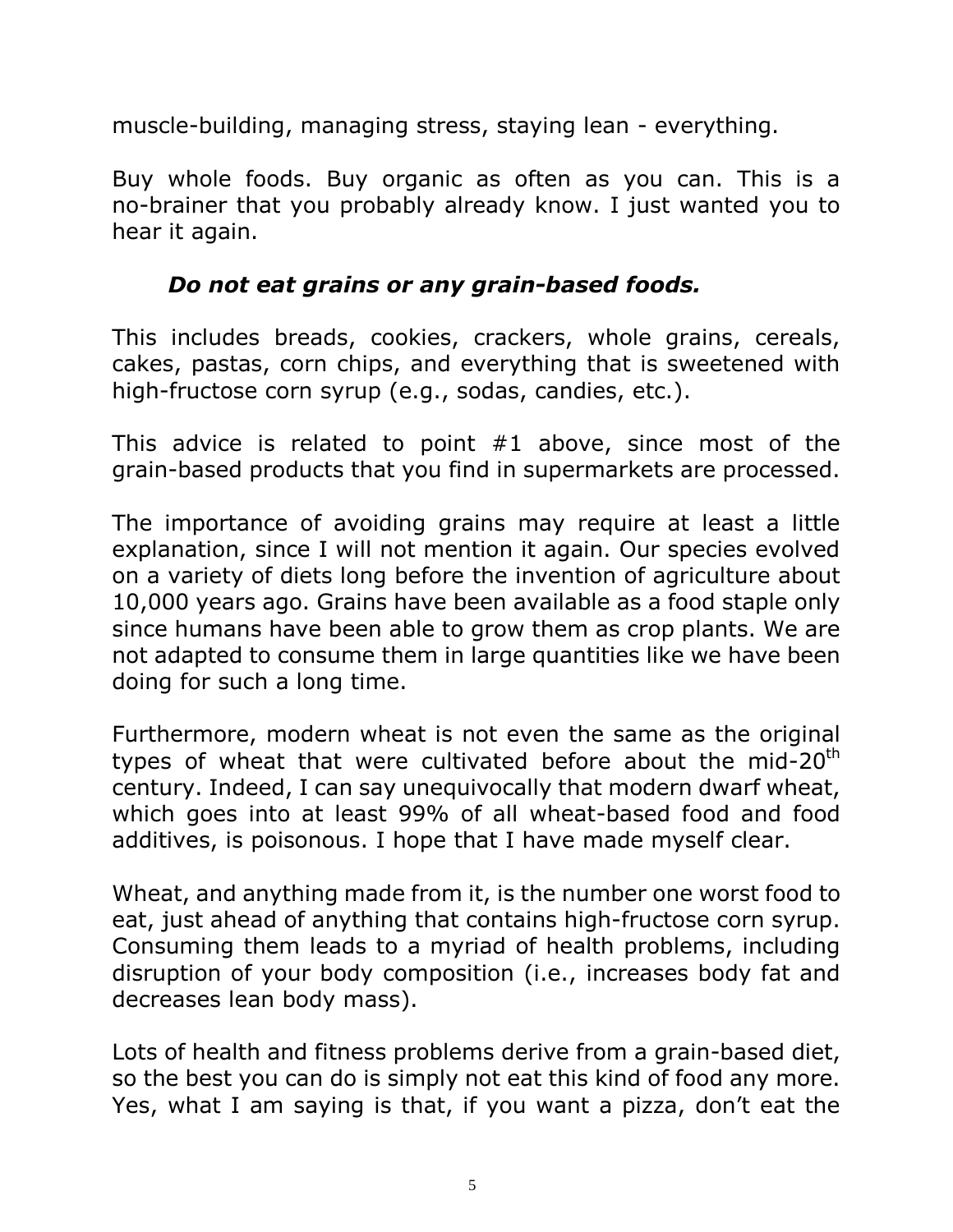crust!

# *Eat all the protein and fat that you want, as long as it was made by Mother Nature.*

This advice is going to be the crux of most of what I have to say about the impact of diet for getting and maintaining lean body mass.

These are the three key points of my message. You can read further for explanations and details if you wish. Please do. Some of what I have to say may still surprise you.

### **WHAT'S TO COME...**



Simplified relationship between diet and body composition.

The basic relationship between diet and metabolism is summarized in this diagram. The two main points to get from this picture are: 1) Your body can make all the carbs it needs from proteins or fats, and vice versa; and, 2) carbs are the dietary source for stored fats.

These points have become a source of contention and even heated argument. However, those who do not accept these statements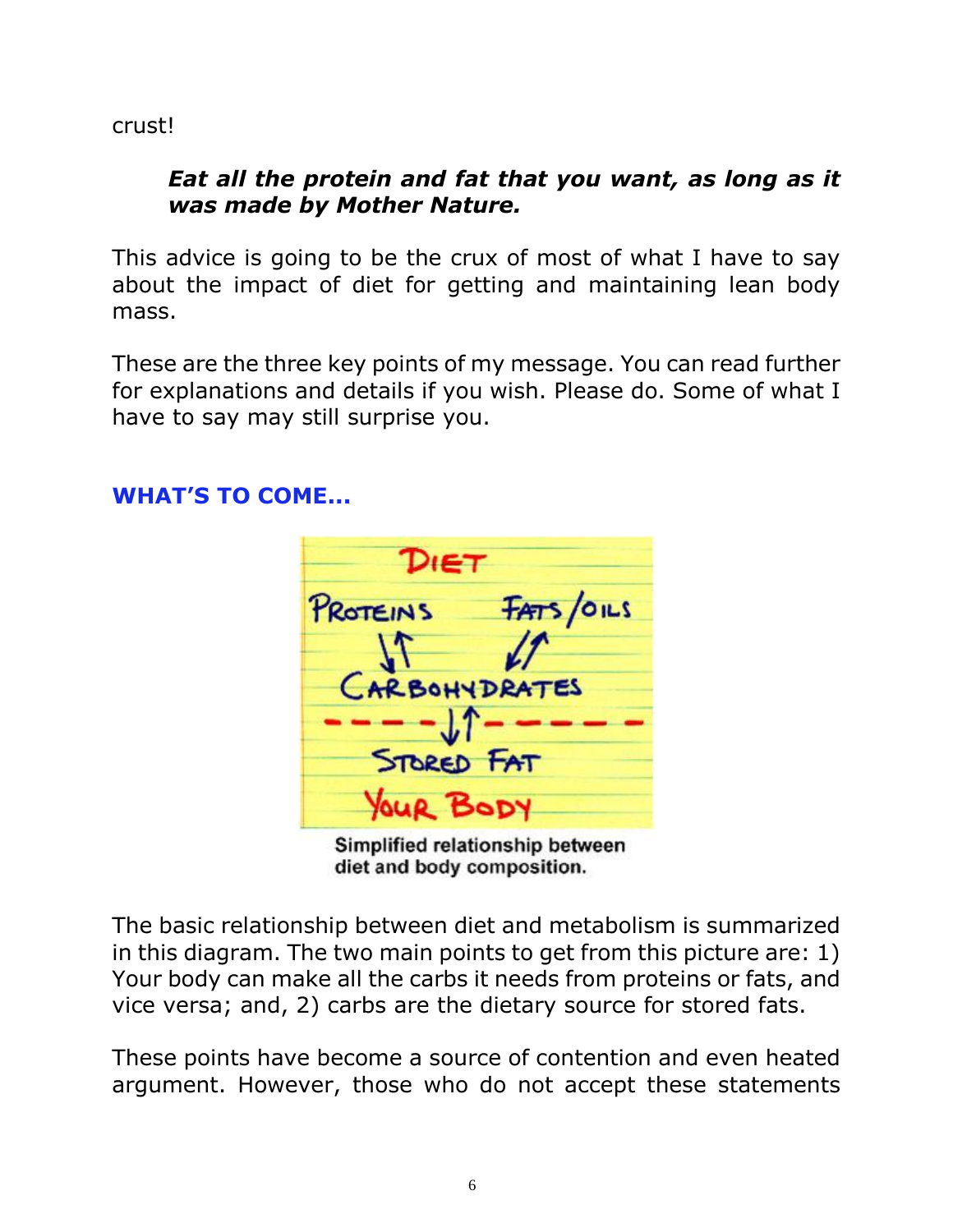seem to be unaware of the early scientific evidence that confirmed them long ago. Dissenters also fail to understand the basic physiology behind how diet influences body composition.

Although it may seem like an academic argument, it is important for you to understand how science points to the right diet for getting and maintaining lean body mass.

Note also that the diagram above represents simplification. Additional keys to the relationship between diet and body composition include several kinds of hormones. It is at least as important to optimize the balance of these hormones as it is to eat the right foods. Indeed, hormones and diet influence one another.

So what is to come are my explanations for selecting the right kinds of foods for keeping your body lean, based on how diet and hormone balance influence body composition.

### **WHAT ABOUT CARBS? - A SURPRISING HISTORY**

Here are four brief scenarios for you to understand before I explain the role of dietary carbohydrates further.

**Scenario 1:** William Banting, 1862

William Banting was a fat man. At age 66 the 5'5" Banting weighed more than 200 pounds. In 1862 his doctor had just learned about recent discoveries about the role of sugar and sweets in diabetes and linked this knowledge to Banting"s overweight. He put Banting on a diet of three meals a day of meat, fish, and fowl, usually 5-6 ounces at a meal, with an ounce or two of stale toast or cooked fruit. Banting dropped 35 pounds on this diet between August and the following May and 50 pounds by early 1864.

Although Banting"s diet was not new at the time, his widely read publication about his experience earned the name "bantingism" for this approach to treating obesity. You might even say that the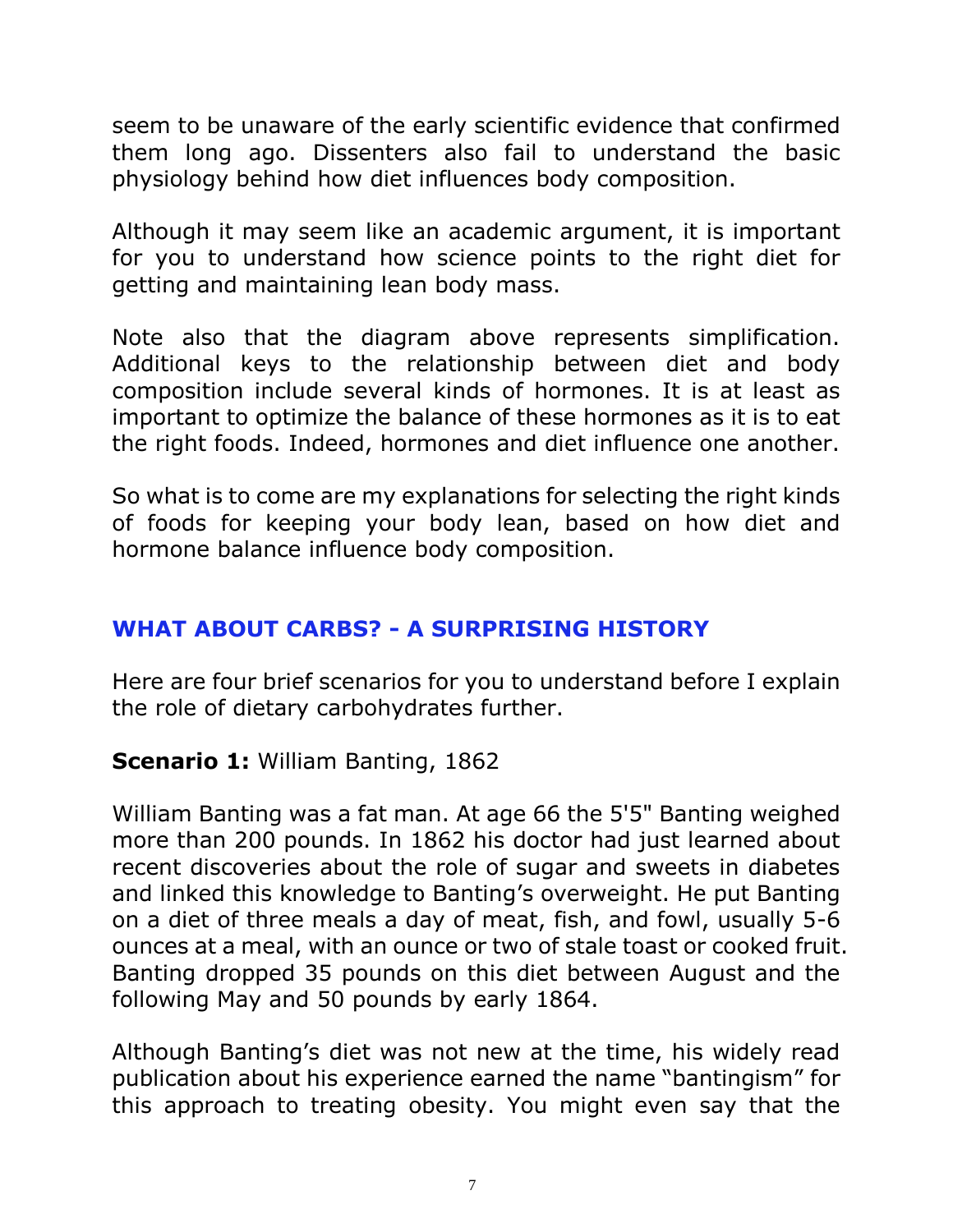modern version, now represented by the Atkins diet, is really an old-fashioned bantingism!

The message is that carbs made Banting fat, and eliminating or severely restricting them from his diet made him lean again. This example is just one of many that repeat the same message for more than a century and from several countries. In fact, doctors who have treated obesity since the  $19<sup>th</sup>$  century have consistently reported the best results on low-carb diets.

### **Scenario 2:** Inuits of Northern Canada and Alaska

Harvard anthropologist Vilhjalmur Stefansson spent a decade living among the Inuits and eating nothing but their meat diet. He published his observations shortly after World War I, noting that he and the people he lived with, as well as visiting explorers and traders who lived on this diet, were among the healthiest and most vigorous populations imaginable. Specifically, the diet was primarily caribou meat, "with perhaps 30 percent fish, 10 percent seal meat, and 5 or 10 percent made up of polar bear, rabbits, birds and eggs." Indeed, according to Stefansson, the Inuits considered vegetables and fruits "not proper human food."

This scenario leads to several points. However, the only one that I want to call to your attention is that the Inuits were healthy in every way in the absence of dietary carbs. Does this mean that the Inuits had a different genetic profile that was adaptive for this kind of diet? No. Visitors from other countries, who lived on the same diet for years at a time while living among the Inuits, experienced the same health benefits as the natives.

### **Scenario 3:** Sumo Wrestlers

Champion sumo wrestlers of Japan have to get fat and stay that way. They attain a typical weight of more than 300 pounds by their early twenties. The most comprehensive English-language research article on this topic was published by Tsuneo Nishizawa in The American Journal of Clinical Nutrition in 1976.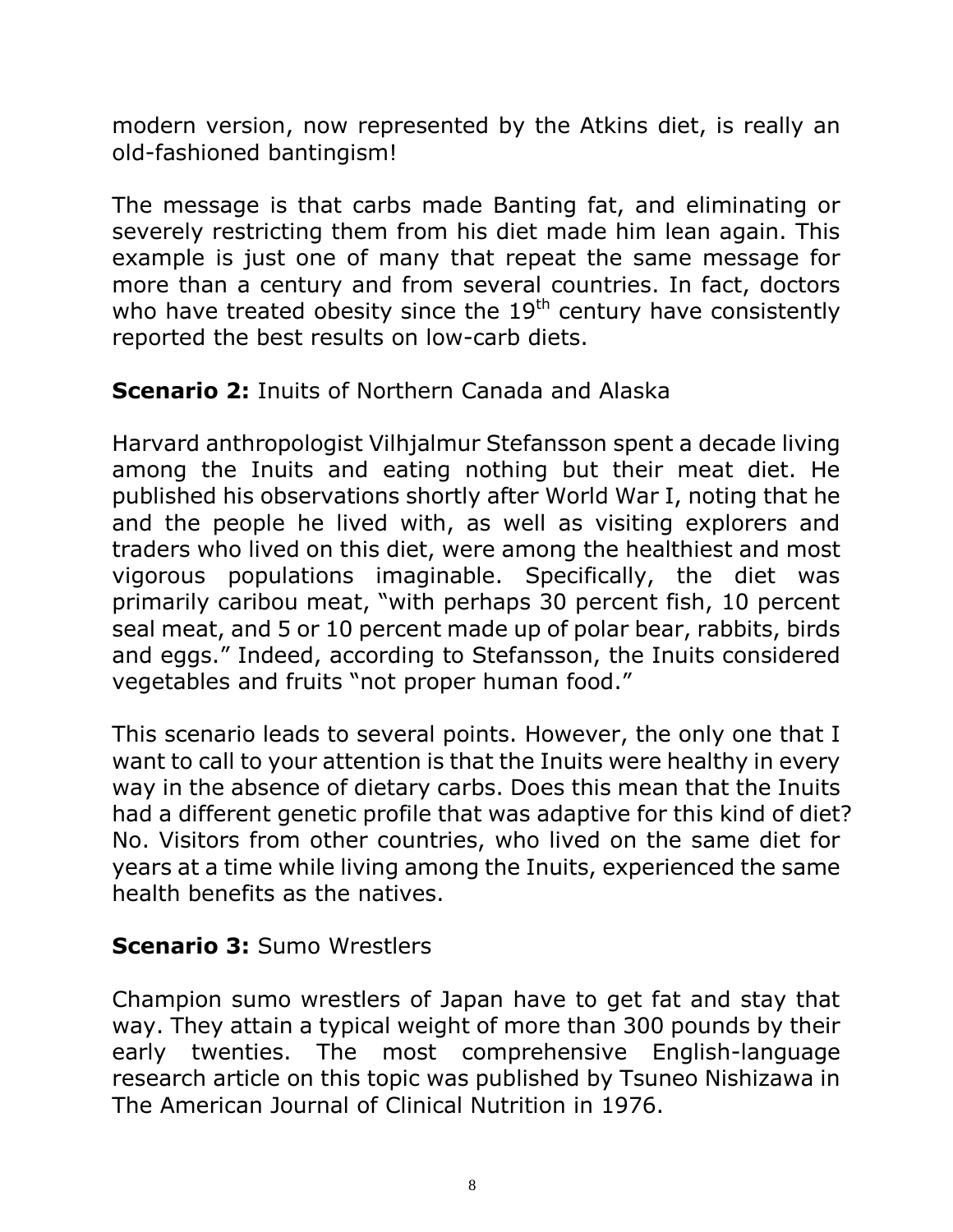Nishizawa reported that the elite group of sumo wrestlers consumed on average almost 5,500 calories worth of pork stew every day. This stew consisted of 780 grams of carbohydrate, 100 grams of fat, and 365 grams of protein. The second tier of wrestlers averaged 5,120 calories per day – based on 1,000 grams of carbohydrates, 165 grams of protein, and 50 grams of fat. This second group weighed as much as the first, although they were significantly fatter and less muscular.

The elite group averaged 57 percent of their calories in carbohydrates and 16 percent in fat. The second group averaged 80 percent of their calories in carbohydrates and 9 percent in fat. Regarding fat, both are considerably below what most public health authorities in America would refer to as a low-fat diet.

The message is that pathological obesity in young men in their prime is caused by a very low-fat, high-carbohydrate diet. Now ask yourself, does this resemble anything like your diet?

### **Scenario 4: Fattening Up Among African Royalty**

This goes back much further into history. In 1857, European explorers reported that Abysinnian nobility in West Africa followed the custom of fattening their wives to such an extent that they could not stand upright. A typical beauty would reach immense size, measured as a 52-inch chest, 24-inch arms, and 30-inch thighs.

On hindsight, the fattening diet of these women consisted of at least 1,000 extra calories per day in carbohydrates, and often more. That's it. Think about this for a moment regarding dietary habits of modern Americans. What would it take to add 1,000 extra calories per day of carbohydrates if you just consider bread, tortillas, bagel, cookies and cakes, crackers, chips, and sodas? One and half Big Gulps alone would be 1,000 calories!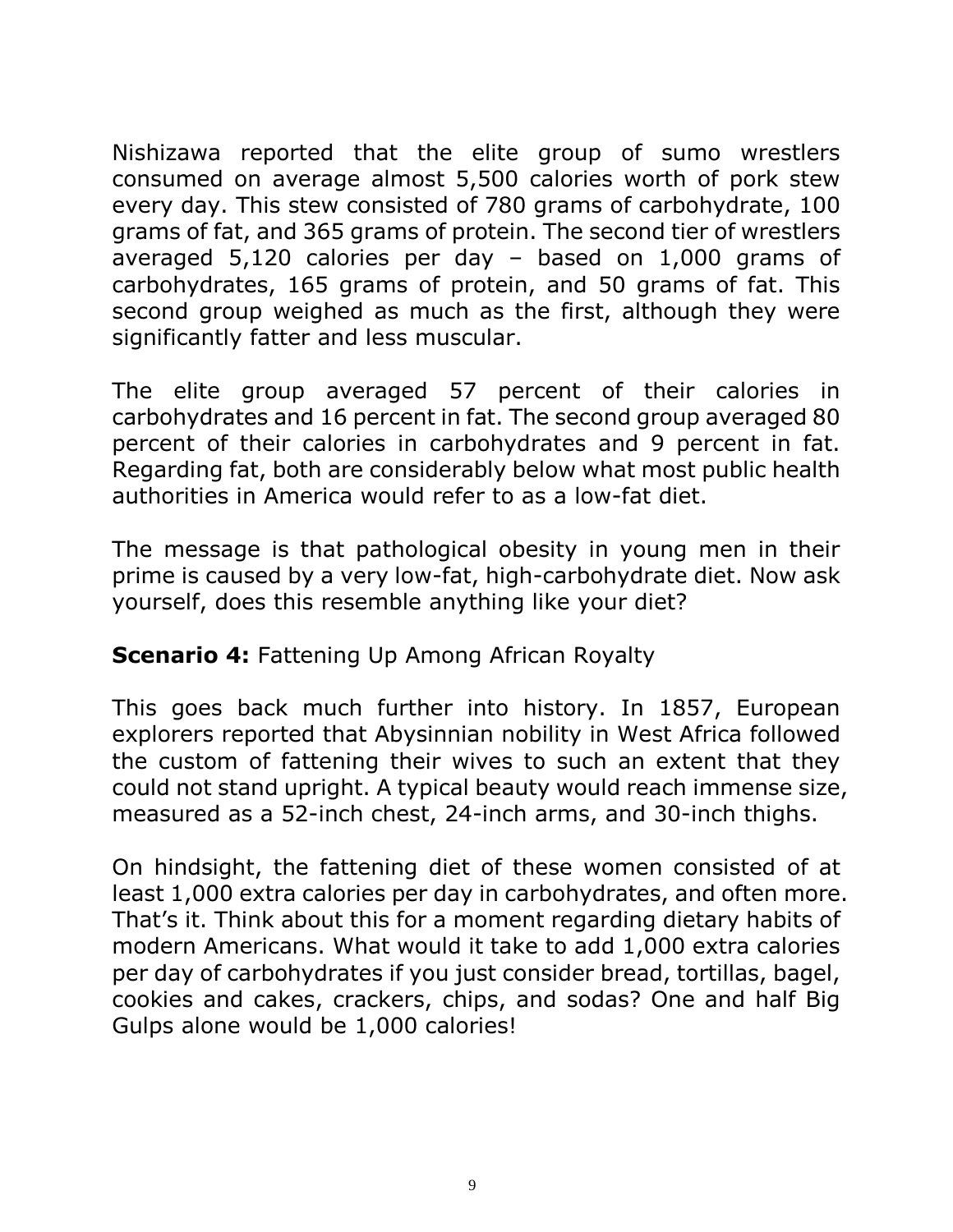# **Two Myths About the Role of Dietary Carbs**

Myth #1: A balanced diet must include carbs.

Does this mean 20% of your calories? Or 30% or 40%, or even more?

First off, you do not need carbs to be healthy. You may have heard that your brain runs on carbs (i.e., glucose) and that your liver and muscles store carbs (i.e., glycogen), all of which is correct. It is just that you do not need to eat carbs to put carbs in those places. Your body is perfectly capable of making all the glucose and glycogen that you need from dietary fat and protein.

Myth #2: Dietary fat, not carbs, is fattening.

People who want to fatten up eat extra carbs. People who get fat, and consequently lower their lean body mass composition, do so because of the carbs in their diet.

The meat industry has used this principle for years. Beef cows are fattened up on a grain-based diet for weeks or months before slaughter. They get so fat that the muscle tissue (meat) becomes heavily marbled with pure fat. Isn"t it pretty gross to think that your muscle tissue can get like that, too?

# **HOW DO YOU GET LEAN ON PROTEIN AND FAT?**

ANSWER: Eat more of both of them.

The question you may have is, how much? The answer is, eat as much as you want. Research shows very clearly that your body is adapted to getting the amount of nutrition that you need. You will not eat more than you need. You will not eat less than you need.

By the way, based on this research, you can now understand why people overeat processed foods as opposed to whole foods. Since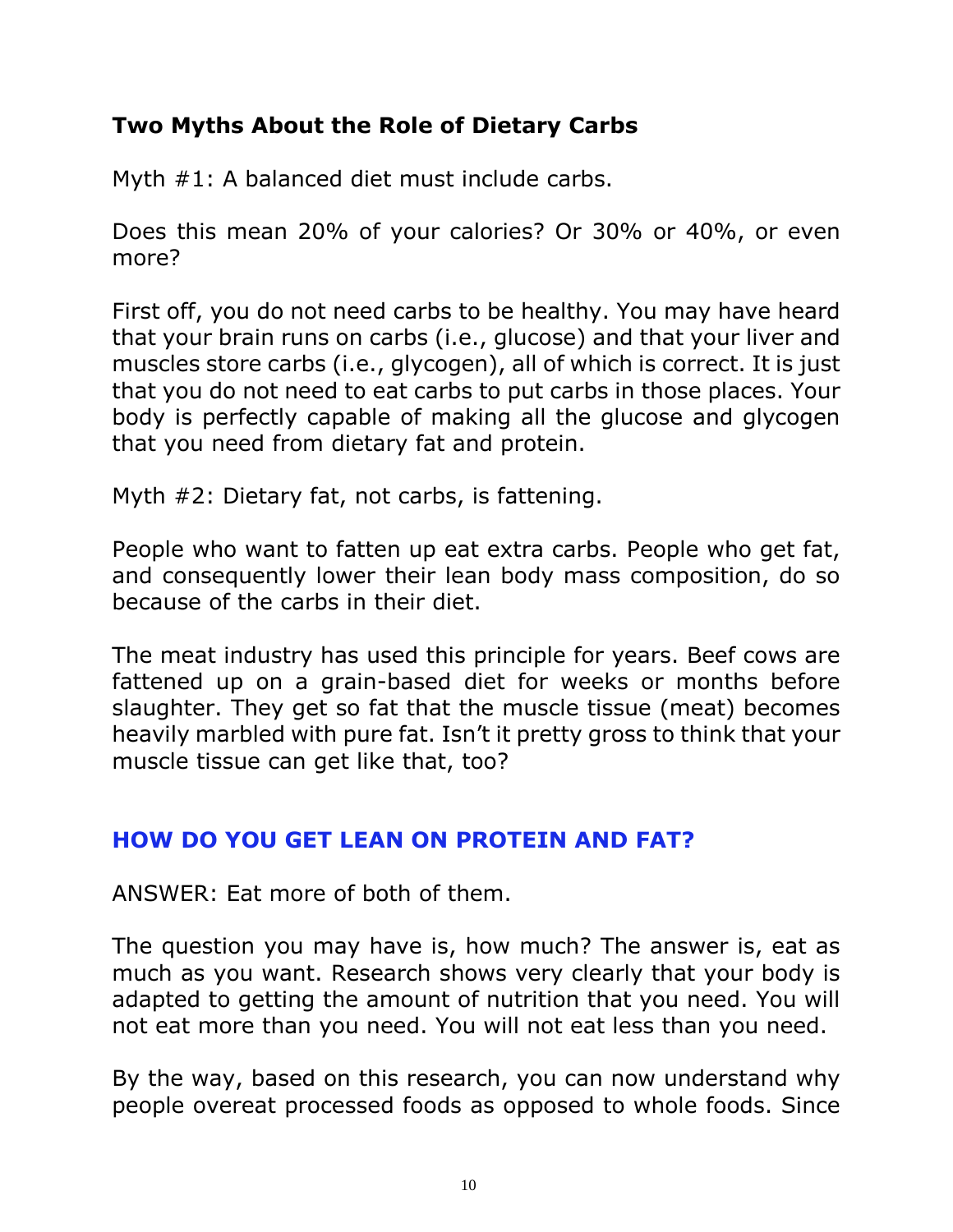processed foods are typically nutrient-poor, you would have to eat greater amounts of them to fulfill your need for nutrition. Processed foods that contain lots of carbs, which is the cheapest and most common component of food processing, simply drive your metabolism into storing fat.

So as long as you are eating the amount of protein and fat that you want, you will not overeat or undereat. And you will not store excess fat.

# **Can You Overdo Fat?**

The most important warning I have for you is to avoid fats that are not made by Mother Nature. If you haven"t heard about the evils of trans-fats, aka partially hydrogenated oils, then pay attention to this advice. If you must buy any processed foods, read the ingredient label carefully. Ignore the bright, beautiful claim on the front of any product that says "Zero Trans Fats."

If the ingredients list hydrogenated oils, then the product contains trans fats. Be especially wary of salad dressings and baked goods, since these are notorious for having a lot of trans fats.

By the way, the non-caloric fat called Olestra, and maybe a couple of other names, is double evil. To paraphrase Jerry Seinfeld, any food with a label that has to warn the consumer about possible anal leakage is not good for you.

# **Fats vs. Oils**

Chemists do not have a fundamental chemical definition to distinguish between fats and oils. They comprise the same basic classes of chemicals. Fats are defined as being solid at room temperature, and oils are defined as being liquid at room temperature.

One oddity about this definition involves coconut oil. This oil is liquid at room temperature, if the room temperature is above 75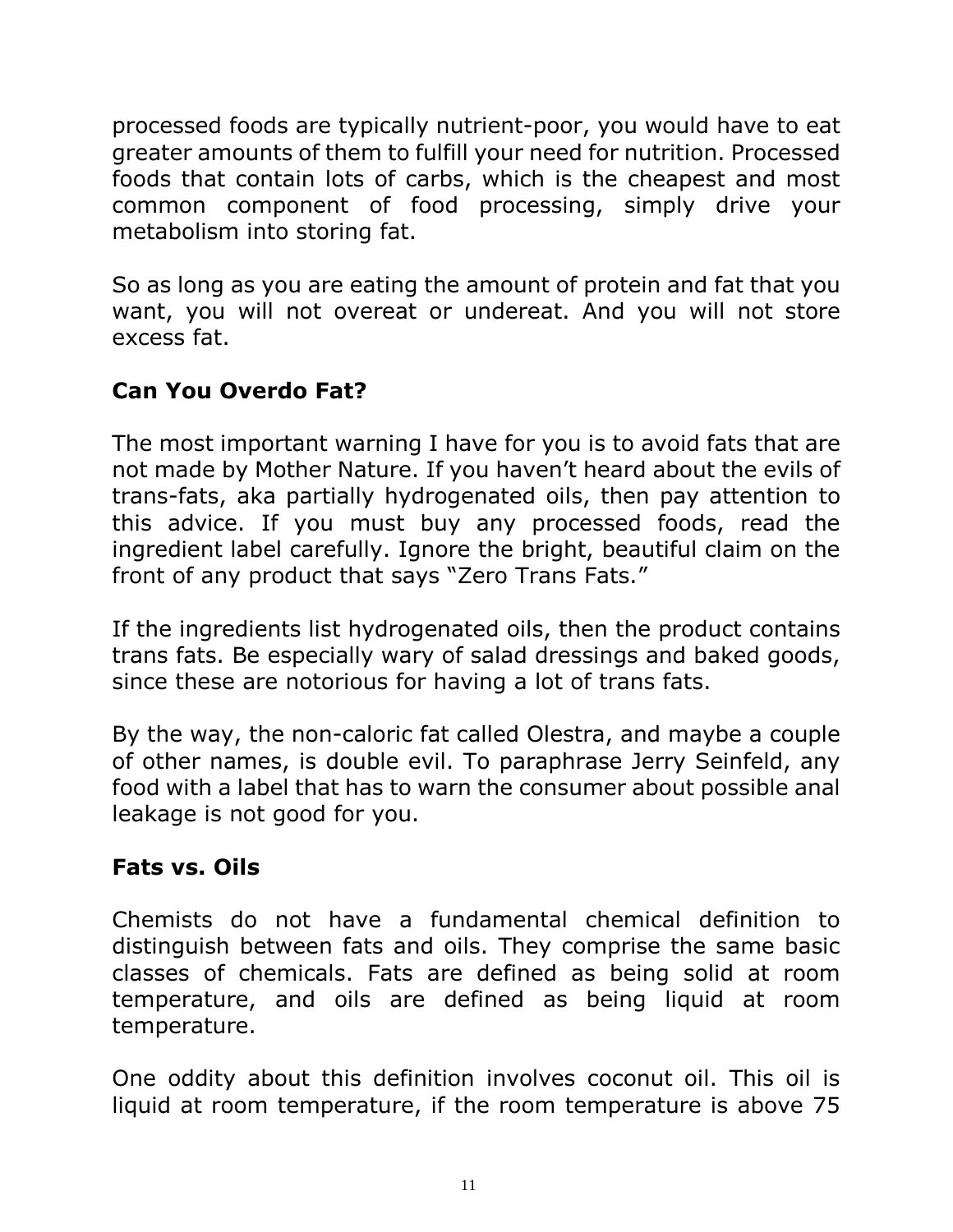degrees. It solidifies at about 75. This just means that here in Arizona, coconut oil is an oil (liquid) on our kitchen counter in the summertime, and it is technically a fat (solid) in the wintertime.

# **Fats and Oils to Avoid**

Avoid trans fats, of course. Also avoid processed oils that are not hydrogenated. This means vegetable oils such as soybean, canola, corn, and cottonseed. When you take a look at the beautiful, clear and bright yellow vegetable oils in supermarkets, keep in mind that they are *highly* processed to look that way. Only the cold-pressed, extra virgin oils are not (e.g., olive oil).

# **Fats and Oils That Make You Lean**

Three categories of oils that drive metabolism to use fat for fuel, all of which are supported by excellent research are:

# **1) Fish oils**

Here is a little dose of what scientists have been finding out about fish oils and fat metabolism.

A study done at the University of Georgia found that fish oil with DHA helps stop the conversion of pre-fat cells into fat cells by causing them to die. This significantly decreases the accumulation of fat.

Researchers at the University of South Australia found that fish oil capsules combined with exercise caused more fat loss than did exercise without fish oil supplements.

A more recent study done in Japan reported that omega-3 fish oil reduced weight gain in lab mice by boosting their fat metabolism. When two groups of obesity-prone mice were fed high fat diets, those also receiving fish oil supplements gained less weight and metabolized more fat than the group receiving no fish oil supplements.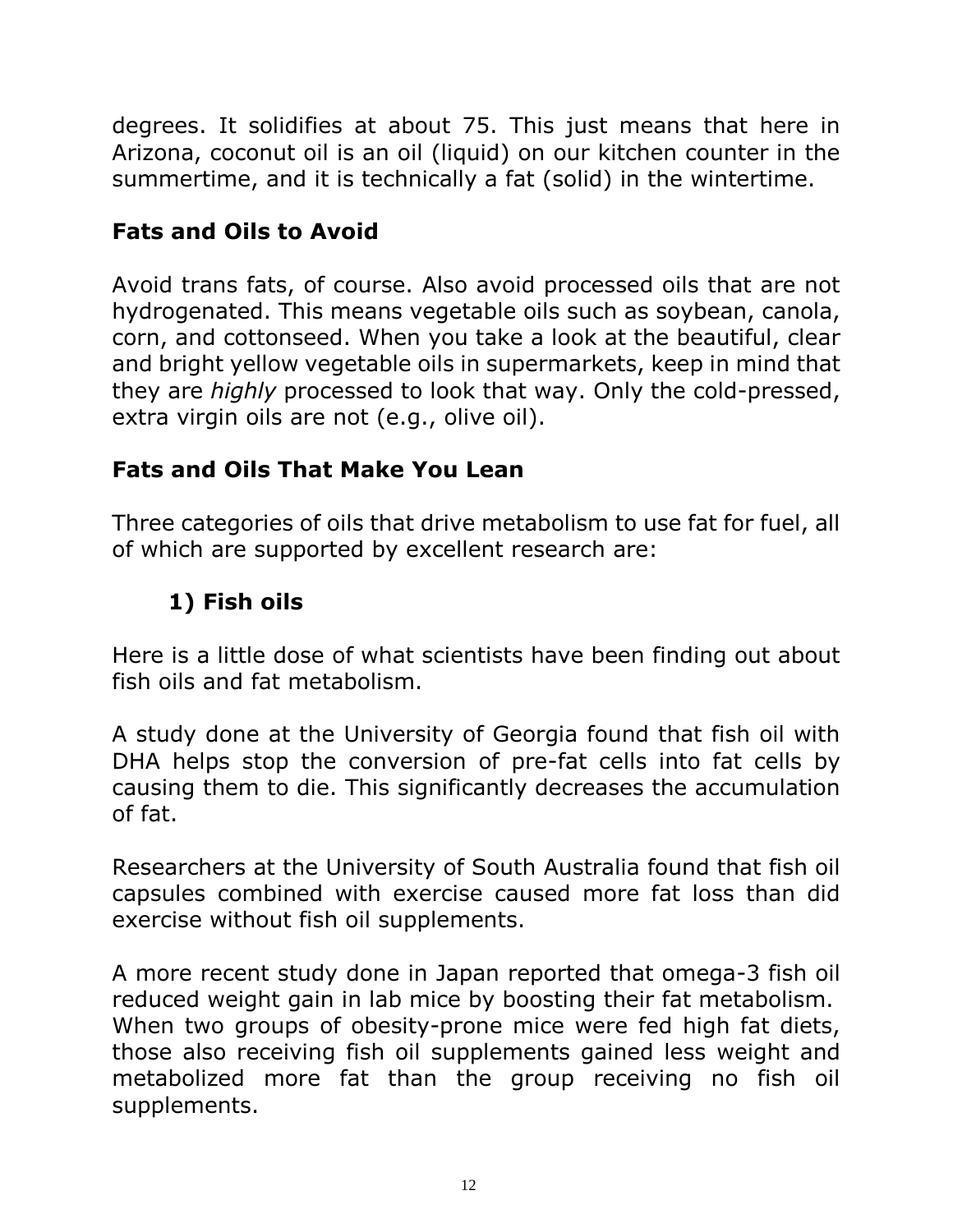You have to eat a lot of fish to duplicate the dosages in these studies, and they have to be wild-caught. Farmed fish do not offer the same oil profile as wild-caught fish.

If you take supplements, which is the easiest strategy, follow these guidelines:

Every day take 2-3 grams of fish oil that is the richest you can find in DHA, or in total EPA/DHA content. This is the lowest dosage I'd use to elicit a fat loss benefit. You may need to crank it up to 5 grams of EPA/DHA, as the response can vary between individuals. You can take the 2-3 grams at one time, but if you're going to use a 5 gram dosage I'd split it up between morning and night. Take your fish oil with food. If you take it in the morning, take it with food to reduce the chance that it'll get oxidized as energy. If you find that you do burp fish odor, keep your fish oil in the freezer. That'll stop your fish burps!

# **2) CLA**

This is one of my favorite topics, so I have already published articles elsewhere on it. CLA was originally discovered as a natural mixture in certain animals, the main dietary source being grass-fed cows. All supplements on the market at this time are derived from plant oils that have been modified into CLA. Nevertheless, supplementing with at least 4 grams per day will drive fat metabolism that enhances lean body mass composition.

# **3) Coconut oil**

Research on this oil shows that it is used as a fuel to drive metabolism faster than any other fat. This has to do with its composition. As a tropical oil, it contains fatty acids that are in shorter chains than those of typical vegetable oils. They are called "medium chain fatty acids" (MCFA), in contrast with the more common "long chain fatty acids" (LCFA) of corn oil, soy oil, etc.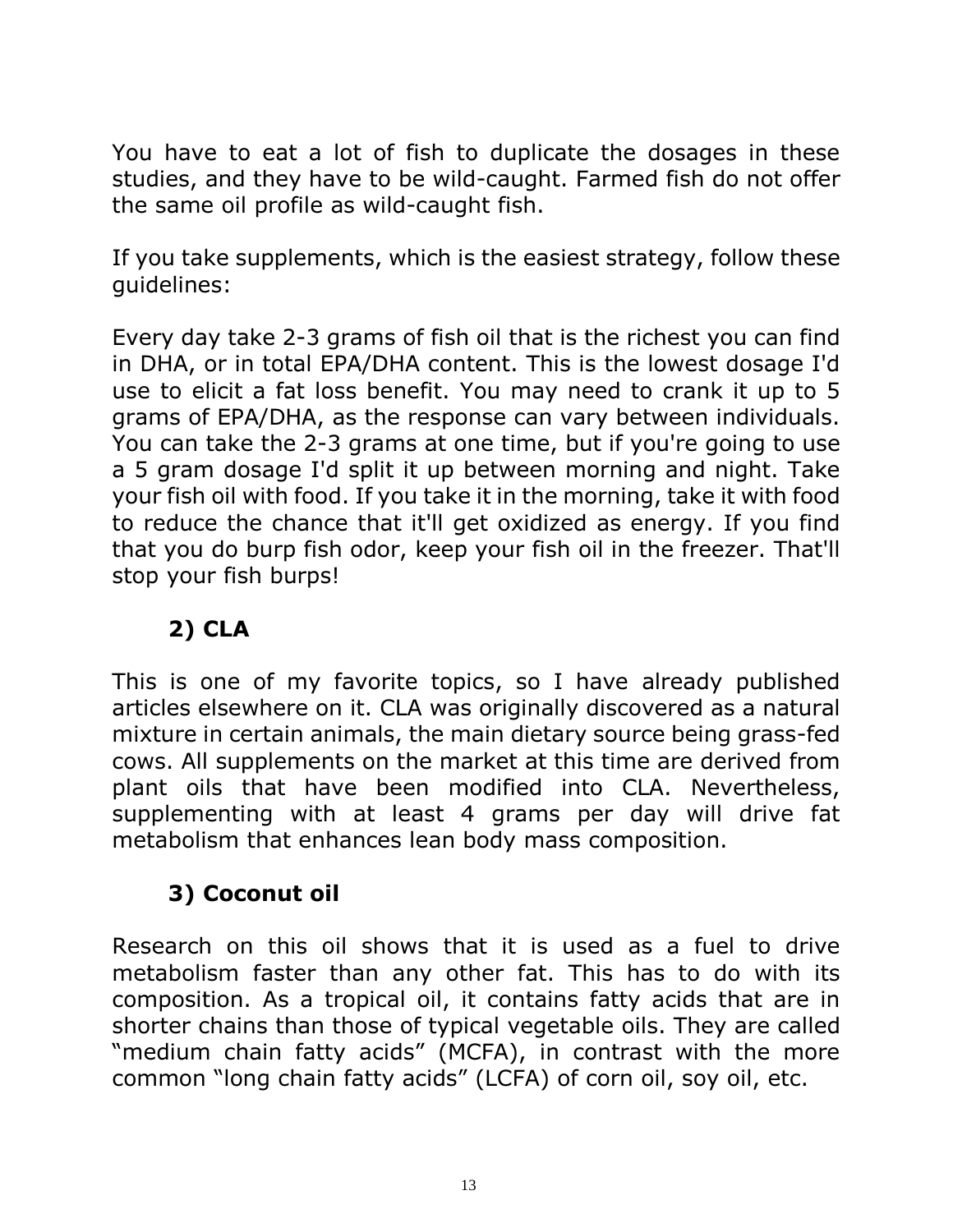Regardless of their size, the MCFA somehow drive fat metabolism faster than LCFA. In fact, a diet of 40% calories from coconut oil has been used by bodybuilders for lowering their body fat composition, thereby increasing lean body mass.

Coconut oil can be incorporated as a supplement or used in cooking. It is more stabile in cooking than typical vegetable oils and won"t get smoky due to oxidation. This is a good thing. Nevertheless, getting several grams of coconut oil into your daily supplementation or food is an important addition to getting and staying lean.

# **MEAL SPACING - WHEN IS THE BEST TIME TO EAT?**

Two schools of thought dominate this subject. One is that you must eat 5-6 small meals throughout the day. Comments on this strategy typically refer to your body as a furnace that you have to keep stoking to keep it burning as fast as possible.

Of course, equating your body with a fuel-burning furnace is way off base. This concept is derived from the "calories in, calories out" notion of balancing calories.

# This concept is absolutely, 100%, unequivocally *WRONG*!

It turns out that *when* you eat is, indeed, important in light of well-known human physiology. As explained in the book, Mastering Leptin, that I listed earlier, the best meal spacing for maintaining lean body mass is as follows:

- 1) 3 meals per day, 4-5 hours apart, no snacks in between
- 2) allow at least 12 hours between dinner and the following day"s breakfast, no evening snack after dinner

This pattern does several things to optimize the hormones that are most importance for maintaining the right body composition. These hormones include leptin, insulin, and growth hormone.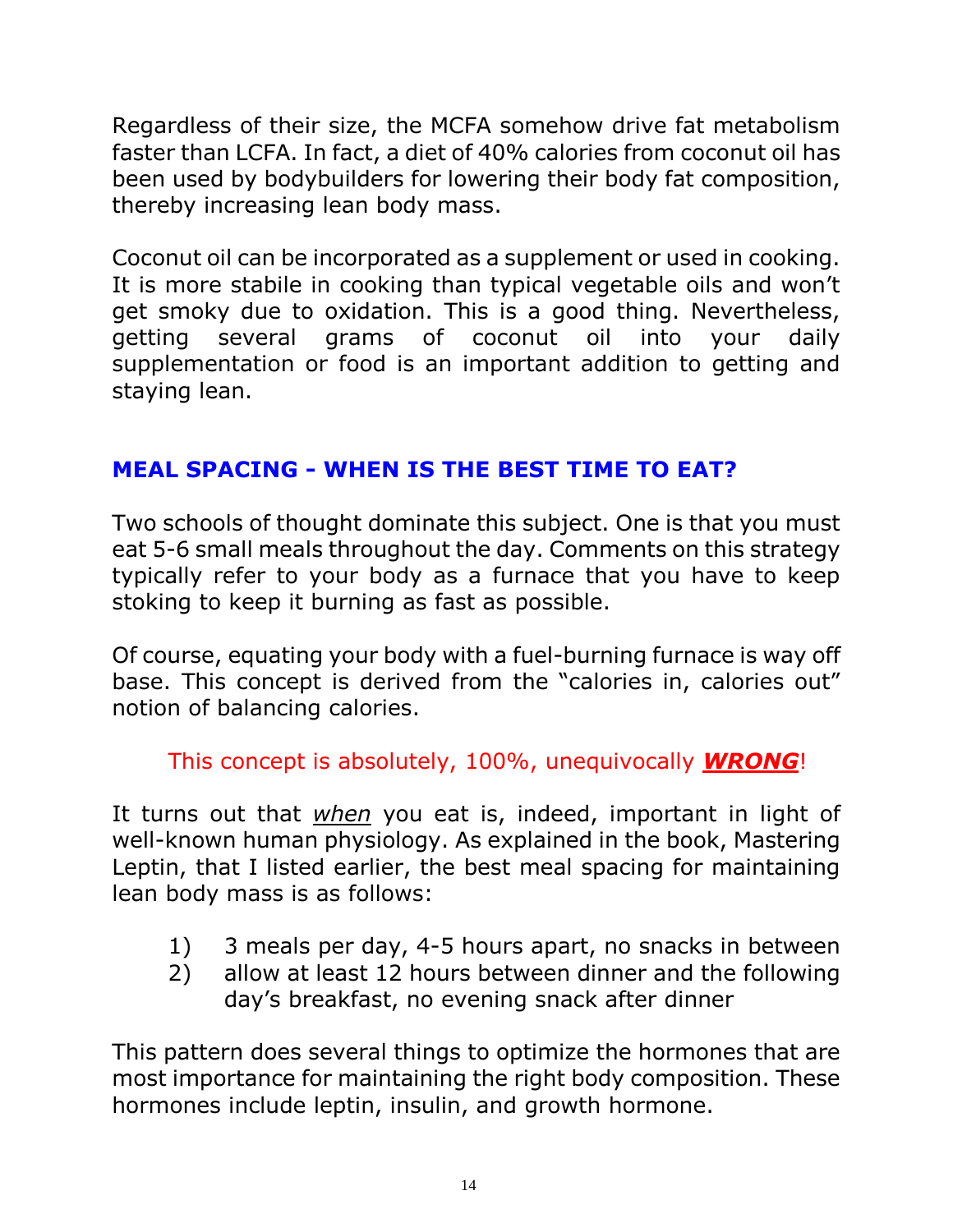Although all of these hormones respond to when and what you eat, growth hormone also responds to sleep and to exercise. This may be the most important hormone of all, because when you have enough of it at the right times, you will always be lean and strong.

# **WHAT TO DO ABOUT GROWTH HORMONE**

Growth hormone (GH) levels start to drop off at about age 25. Nevertheless, there are three ways to enhance GH spikes, regardless of your age. They are:

- 1) a hard workout
- 2) great sleep
- 3) GH secretagogues

When you work out so hard that you feel like you are going to vomit, you are causing a maximum spike in GH. Arnold Schwarzenegger was famous for his "vomit bucket," because when he had to use it he knew he had worked out as hard as possible. You don"t actually have to vomit. Even when you just get a little nauseous, you have induced a strong GH spike.

You also normally have a large GH spike a couple of hours after you fall asleep. As long as you don"t have food still digesting from a late meal, and as long as you are solidly asleep, you will get a strong GH spike.

Growth hormone secretagogues ("secretion inducers") are supplements that cause your pituitary gland to release GH. You may be making plenty of the hormone and have it 'stuck' in your pituitary gland, which is why secretagogues can induce a GH spike. Some of the best secretagogues are ordinary amino acids. You can read the details about these substances and how to use them in my article here: [L-Arginine Boosts HGH Growth Hormone Naturally If](http://personalfitnessresearch.com/l-arginine-boosts-hgh-growth-hormone-naturally-if-you-use-it-right/)  [You Use It Right](http://personalfitnessresearch.com/l-arginine-boosts-hgh-growth-hormone-naturally-if-you-use-it-right/)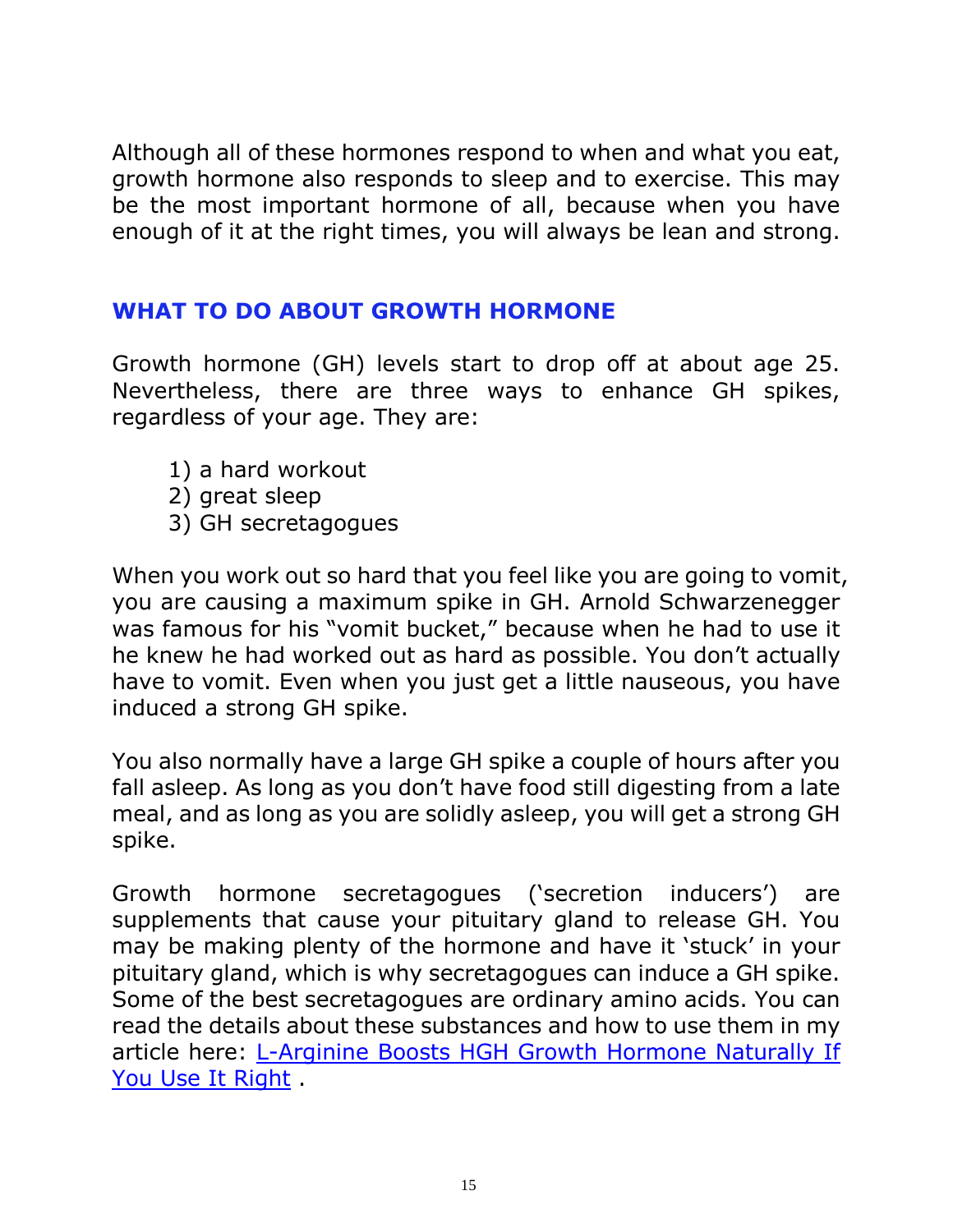Secretagogues can be of benefit when you take them before bedtime or about an hour before a hard workout, on an empty stomach. The greatest benefit that you can get from nighttime GH spikes depends on not eating an evening snack after dinner.

*Taking GH secretagogues before bedtime, and not eating after dinner, is the easiest strategy for getting the GH you need for staying lean without exercise.*

### **ONE MORE THING ABOUT CALORIES: A CAUTION**

One of the party lines is that you can control your body composition by controlling your calorie intake. Another is that you can control your body composition by exercise. Both of these dogmatic statements are contradicted by well-known scientific research. *In other words, research shows that both of these statements are incorrect.*

You control your body composition by what you eat and when you eat. Exercise will only be of sufficient benefit to you when you eat the right stuff (protein, fat) at the right times (well-spaced meals).

These statements always draw a lot of objections, usually by people who are unfamiliar with the scientific literature. Here is what I encourage you to do if you wish to either agree or disagree with what my main message is here. Visit my blog [\(PersonalFitnessResearch.com\)](http://personalfitnessresearch.com/) and leave a comment with your thoughts on the subject, preferably citing research that supports your view. I think it would be beneficial to get a dialogue going among people who really study this kind of material.

### **DO YOU BELIEVE IN MIRACLES? THE CASE FOR HMB**

I love the full name for HMB: beta-hydroxy-beta-methylbutyrate. It is a metabolite of the branched chain amino acid, L-leucine. The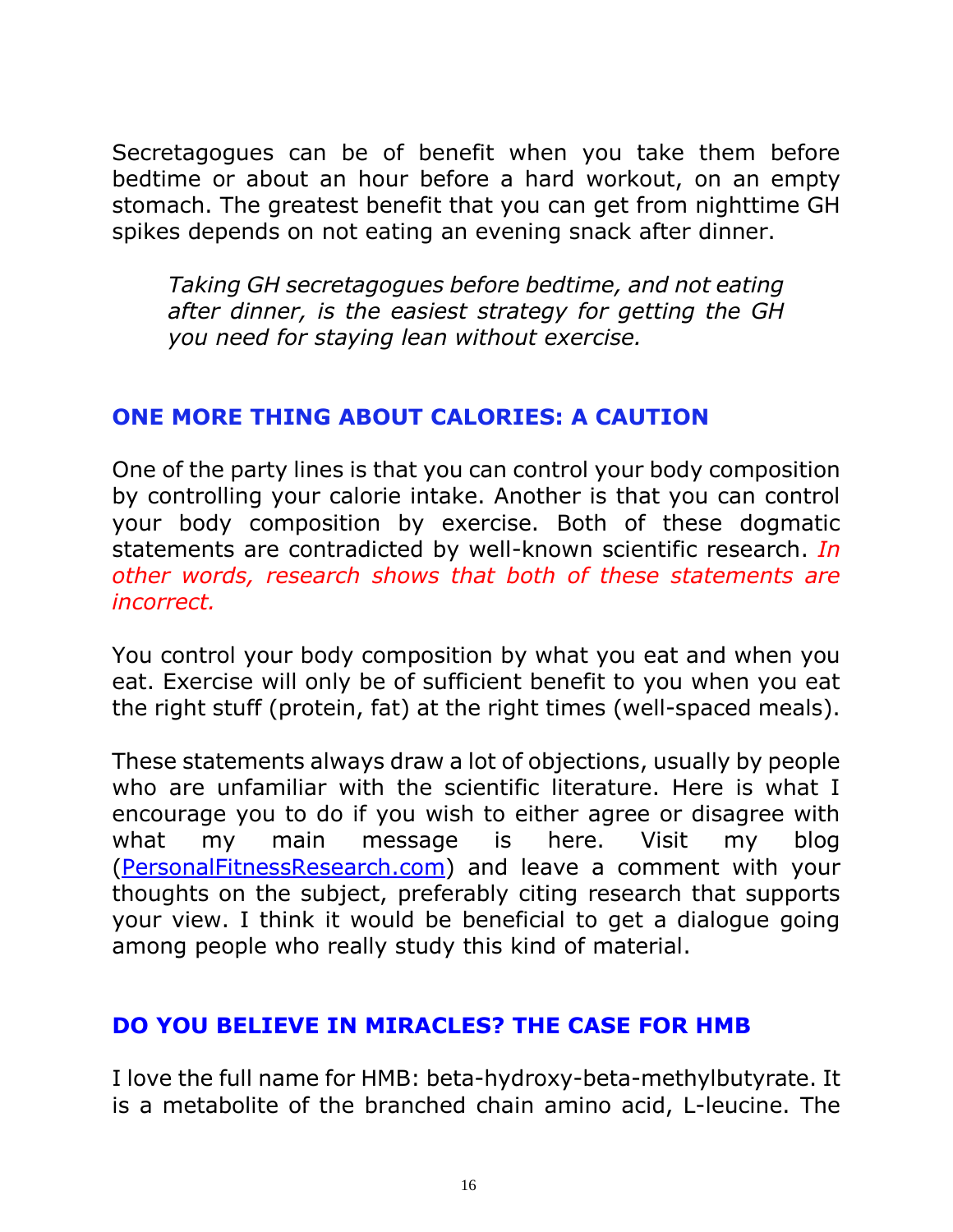name tells me exactly what the chemical structure is. Than is fun stuff to us biochemists!



A lot of hullaballoo is being made by the bodybuilding community about the importance of branched chain amino acids (BCAAs). Howwever, *THE* key to all this is HMB. It is probably responsible for most of the muscle-enhancing properties of BCAAs, although our bodies don"t actually convert very much of it from L-leucine.

The neat thing about HMB is that it can be taken as a supplement that promotes lean body mass in the absence of exercise, independent of age. Even nearly sedentary, elderly women have shown results, for Pete's sake! It even shows up in Ensure! (That's otherwise godawful stuff; I just mention it here for effect.)

I have posted several articles around the use of HMB, the best one to start with being here: [Mix Your Own Bodybuilding Supplements](http://personalfitnessresearch.com/mix-your-own-bodybuilding-supplements-formula/)  [Formula.](http://personalfitnessresearch.com/mix-your-own-bodybuilding-supplements-formula/)

If you ever wanted to find out how to accelerate your results with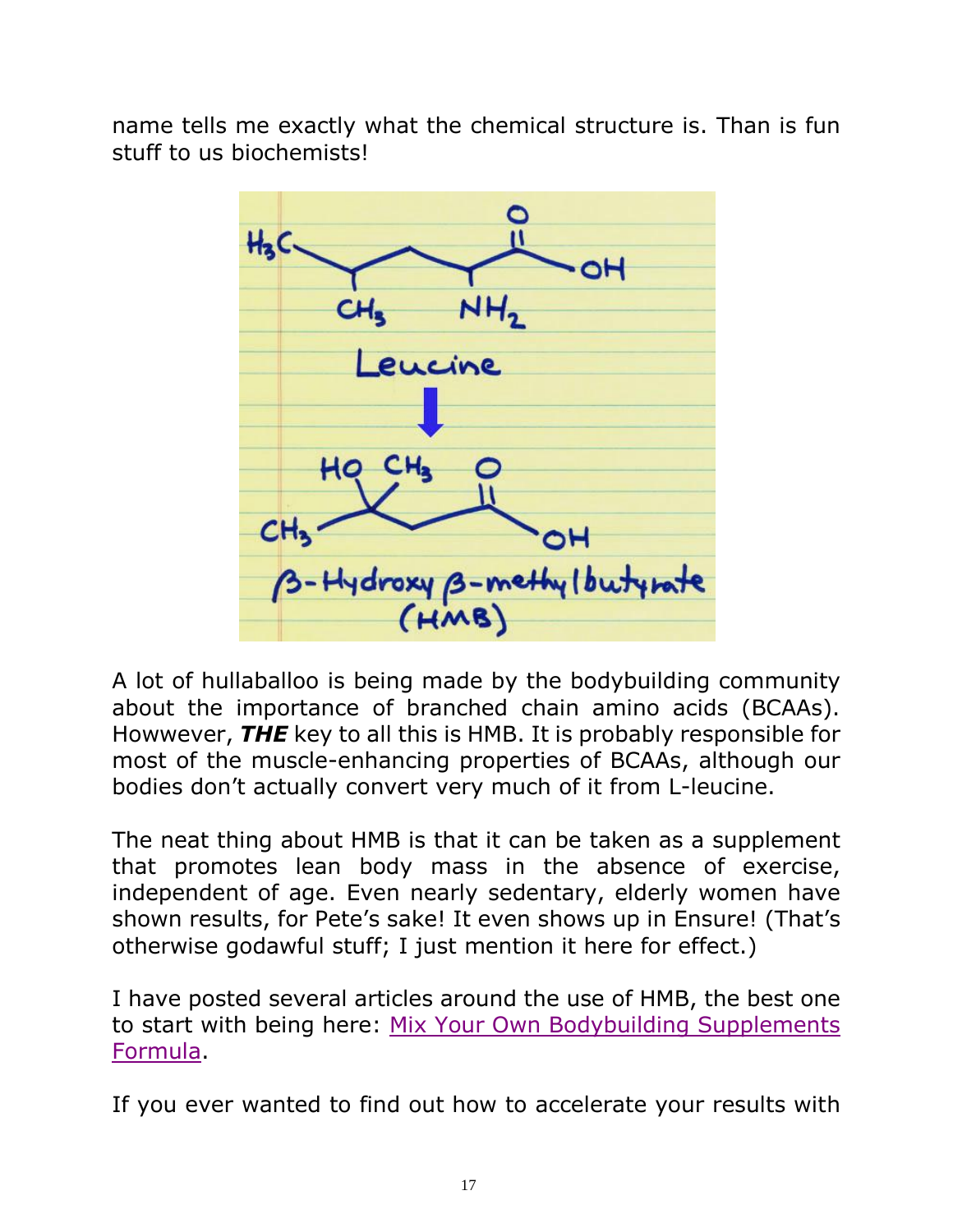supplements, you really should read what I have discovered about the potential synergy among HMB, creatine, L-arginine, and glucose (yes, ordinary blood sugar plays a critical role *as a supplement*).

# **HOW ABOUT THE IMPORTANCE OF EXERCISE?**

Now, lest you start to think that I am against exercise, I"d better make myself clear. Exercise is important for fitness. I like to run, so my fitness is for running. Swimmers like to swim, so their fitness is for swimming. In other words, exercise is important for being fit for whatever kind of fitness you want.

# **Exercise for Getting and Staying Lean**

Long ago I realized that running for endurance is not a good strategy for being lean. I have trained and run with plenty of fat long-distance runners. My own belly bulge never went away because of running, even when I was training for marathons.

The only other comment that I will make about what doesn"t work for staying lean is this: None of the myriad ab machines that I have seen on late night TV infomercials do anything at all for developing six-pack abs or a flat stomach. If you have fat around your middle, you will not get rid of it by doing endless ab crunches, etc. You do not exercise fat. Maybe you will enjoy my long-running joke that everyone has six-pack abs, although most people keep it hidden under stealth fat.

My success in shrinking down my belly fat started with a hormone-directed fat-burning protocol that has been known since the 1950s.

You can find out more about it at my blog on the topic here: [BestHCGWeightLoss.com.](http://besthcgweightloss.com/)

Now I keep myself slim and continually shrinking and trimming with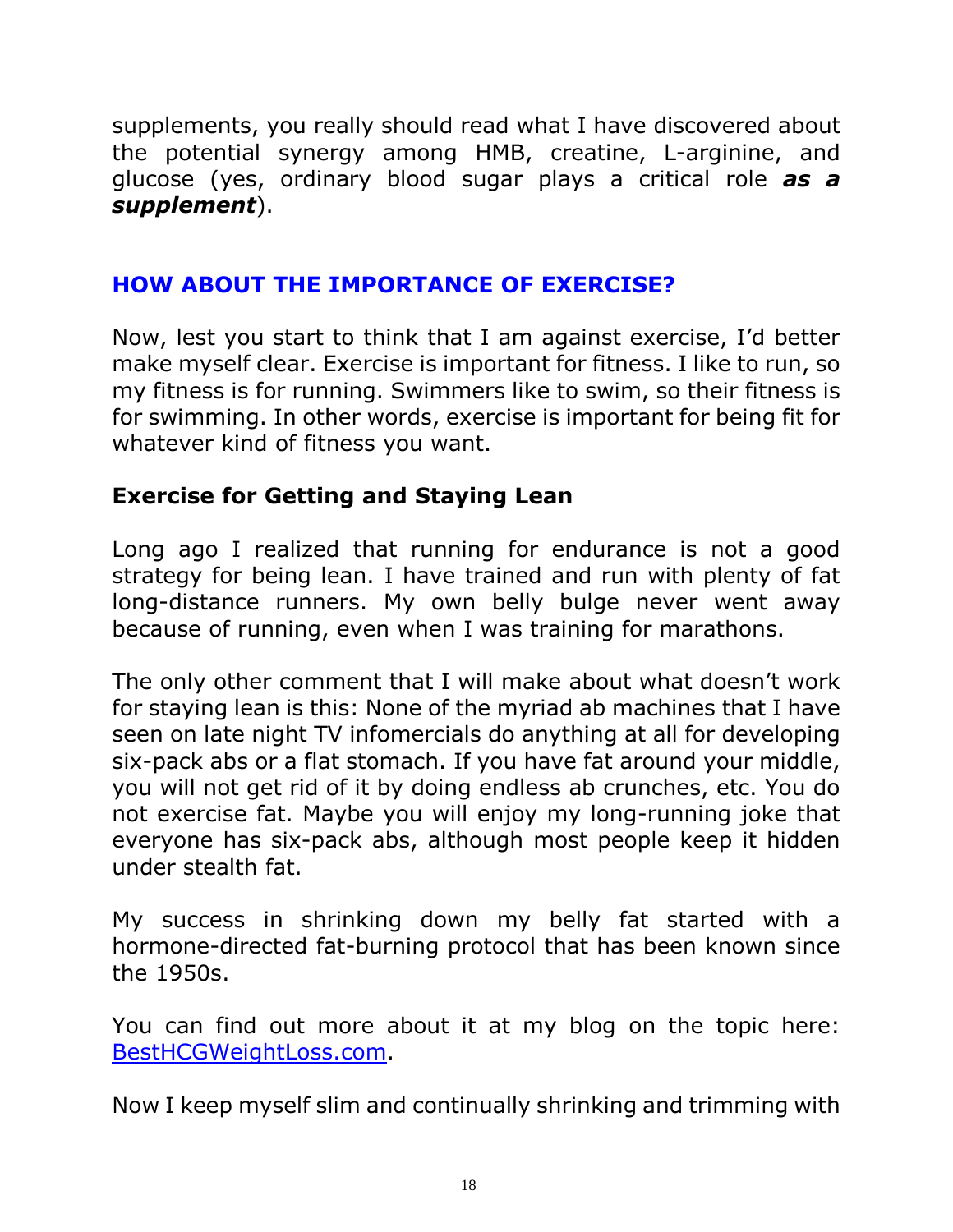an exercise program that was developed by someone like you and me. I also looked at a lot of exercise regimens that bodybuilding gurus advocate, and my conclusion is that none of them got to where they are now by doing what they want me to do.

On the other hand, one exercise program that stood out enough for me to buy it for my own use is the one by a fellow named Mike Geary. His program is called The Truth About Abs.

I am going to give you a link here to see what Mike has to say about The Truth About Abs, because he says it better than I could. In fact, you will be pretty surprised at what he has to say. Go to this link to see what I mean: [The Truth About Abs.](http://c9e96nq-py6815nan7f9q51tfq.hop.clickbank.net/)

To be honest, when you buy his program through this link I will earn a small commission. Recommending products of value like this one is how I do business. It does not change the price to you at all.

Mike is especially good at showing you the best exercises for getting lean, building muscle, and even getting your six-pack abs to show through (!). He has some dietary advice that I don't agree with, which you will notice right away. You can choose whose advice you want to follow, although keep in mind that what I have provided here is based on good science.

One bit of advice that Mike provides a good case for is that my favorite kind of exercise (running) is not a good strategy for getting or maintaining lean body mass. He confirms what I discovered years ago. Nevertheless, I continue to run regularly because it is therapeutic and even meditative for me. I have simply added Mike Geary's workouts to my exercise program. This works fine since I am eating plenty of protein and fat, very little carb, and taking the right oil supplements and antioxidants to combat my exercise-induced oxidative stress. Hey, I'm already 64 years old, most of my running buddies have broken down (some requiring artificial joints!) and stopped running, and I feel great that I can still run at all.